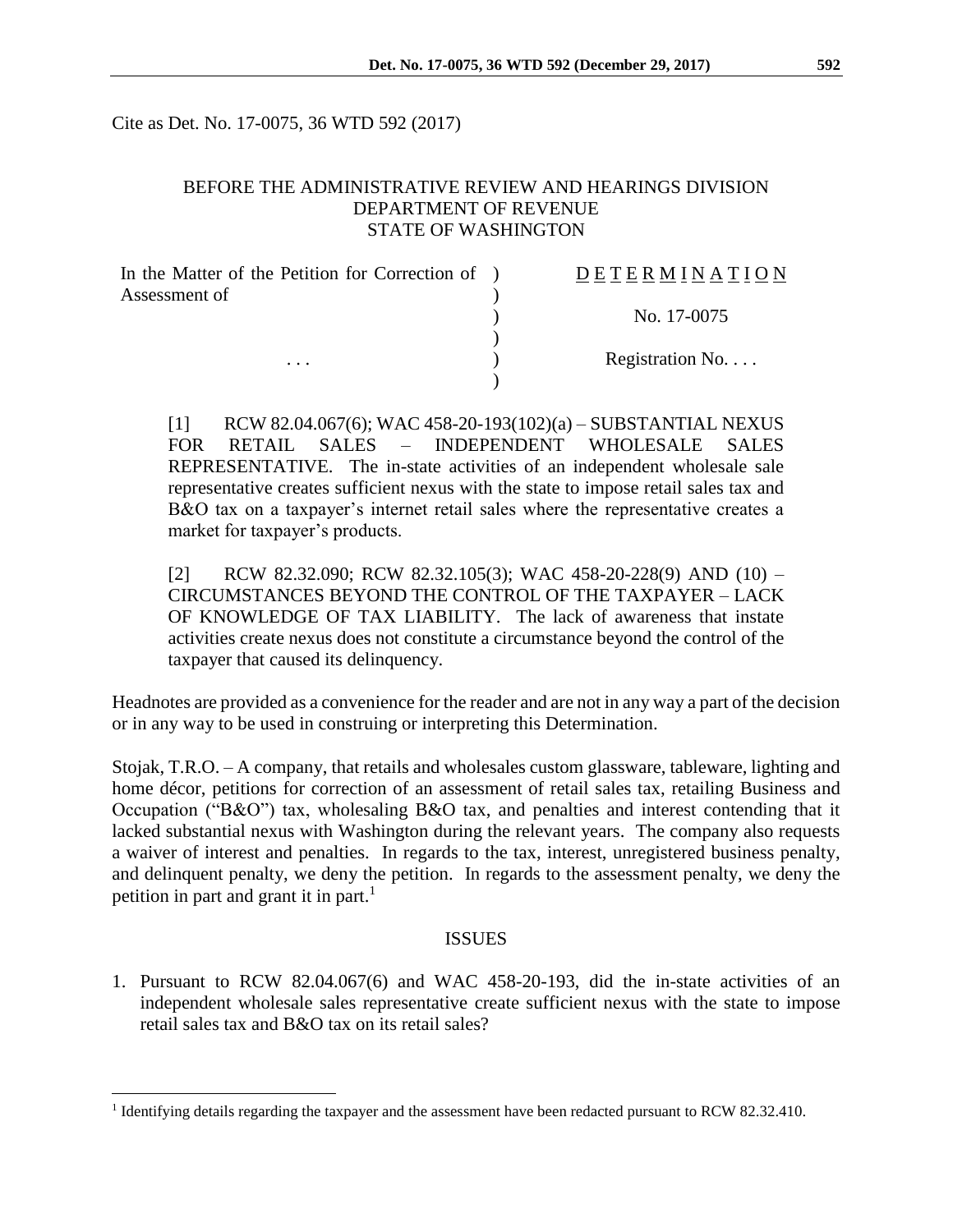2. Under RCW 82.32.105(3) and WAC 458-20-228(9) and (10), has Taxpayer demonstrated any circumstance entitling it to a waiver or cancellation of interest and penalties?

# FINDINGS OF FACT

. . . ("Taxpayer") handcrafts glassware, tableware, and lighting and home décor products, for retail or wholesale sale, across the United States. Taxpayer designs and handcrafts its products at its [out-of-state] workshop. It maintains a few retail shops on the East Coast. Otherwise, it transacts all of its retail sales through the internet. Taxpayer also wholesales its handcrafted products to retailers throughout the United States. Taxpayer uses independent sales representatives to solicit wholesale sales. For the relevant years, Taxpayer paid an independent sales representative to call on Washington retailers and solicit sales of its products. Taxpayer did not report and pay any excise tax to Washington until the second quarter of 2016.

The Department of Revenue ("Department") Compliance Division ("Compliance") conducted an examination into Taxpayer's business activities within the state for the period of April 30, 2012, through March 31, 2016 ("audit period"). Pursuant to this examination, Compliance concluded that Taxpayer's business activities within the state created sufficient nexus with the state to subject it to the retail sales tax and B&O tax. Based on this conclusion, Compliance issued an assessment on July 7, 2016, for \$ . . . . The assessment included retail sales tax of \$ . . . , retailing B&O tax of \$ . . . on Taxpayer's internet retail sales, wholesaling B&O tax of \$ . . . on its wholesale sales, interest of \$ . . . , a delinquent penalty of \$ . . . , a five-percent assessment penalty of \$ . . . , and a five-percent unregistered business penalty of \$ . . . . The due date for payment of the assessment was August 8, 2016.

On July 28, 2016, Taxpayer contacted the Compliance employee that issued the assessment via telephone. Pursuant to this phone call, the Compliance employee advised Taxpayer that it could request abatement of the assessed penalties by sending him a letter that he would forward on to the Department's Taxpayer Account Administration ("TAA") Division.<sup>2</sup> Accordingly, on August 5, 2016, Taxpayer submitted a letter to the Compliance employee, via email, requesting abatement of the penalties included in the July 7, 2016, assessment. The Compliance employee was out-ofstate on this day and did not receive the email until his return on August 12, 2016. Prior to his return, on August 9, 2016, the Department assessed Taxpayer an additional ten-percent assessment penalty on its outstanding tax balance. Upon return to the office on August 12, 2016, the Compliance employee forwarded Taxpayer's letter requesting an abatement of penalties on to TAA.

On August 15, 2016, TAA sent Taxpayer a letter denying its request for an abatement of the assessed penalties. On August 23, 2016, Taxpayer submitted a review petition ("petition") with the Administrative Hearings and Review Division seeking a review of the assessment. Taxpayer's petition explains that it was unaware that its use of an independent sales representative to solicit wholesale customers in the state of Washington created sufficient nexus to subject it to tax. It states that "[t]he independent wholesale representative represents the company's entire northwest area for wholesale sales only" and that "[r]epresentatives do not communicate when they physically visit customer locations or whether sales are done remotely via electronic means." It

<sup>2</sup> The Compliance employee entered a note in the Department's internal computer system to this extent.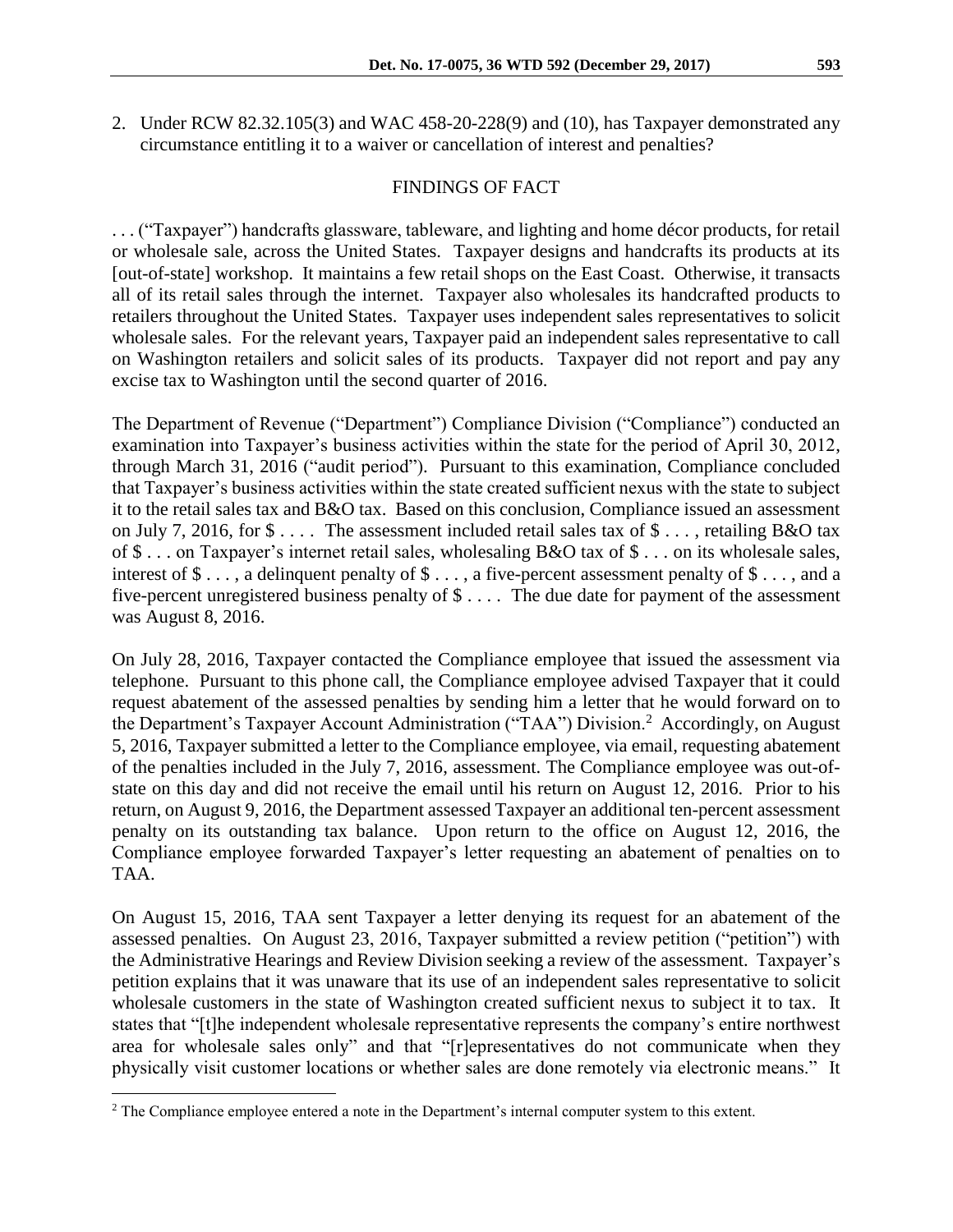further states that "[t]he company has no presence in the state as it relates to retail sales[,]" which are primarily conducted through the internet. In that regard, it protests that "[a] small activity with limited tax liability (\$ . . . for 4 years) has created a large liability for other parts of [its] business that have no formal activity in the state."

Taxpayer's petition also protests the assessment of penalties and interest in general in its case, which it deems "aggressive." In particular, Taxpayer protests the assessment of the additional tenpercent assessment penalty on August 9, 2016, noting that it submitted a letter seeking abatement of the penalties prior to the due date of the assessment, but that it was not received until after the due date as a result of the Compliance employee's absence.

Taxpayer also argues that substantial nexus does not exist in its case. Taxpayer argues that the activity of the in-state sales representative to solicit wholesale sales of its products was minimal during the relevant timeframe. In support of this assertion, Taxpayer highlights the fact that it paid the sales representative for the Northwest region less than . . . dollars for its efforts during the relevant timeframe. In addition, Taxpayer asserts that web sales comprise the majority of its sales, and that the independent sales representative's activity in Washington did nothing to further its internet retail market. Finally, during the hearing, Taxpayer reiterated its objection to the assessment of penalties and interest in its case, particularly the penalties that accrued after it submitted its letter to Compliance requesting an abatement of the penalties assessed as instructed.

### ANALYSIS

### Nexus

 $\overline{a}$ 

Washington imposes a B&O tax on "every person that has a substantial nexus with this state ... for the act or privilege of engaging in business activities" in this state. RCW 82.04.220. The tax is measured by applying particular rates against the value of the products, gross proceeds of sale, or gross income of the business as the case may be. RCW 82.04.220. RCW 82.04.270 imposes the wholesaling B&O tax on entities making sales at wholesale, and RCW 82.04.250 imposes the retailing B&O tax on entities making sales at retail. In addition, persons making sales at retail must collect and remit retail sales tax. RCW 82.08.020, RCW 82.08.050.

WAC 458-20-193 ("Rule 193") sets forth administrative guidance regarding the application of the B&O tax and retail sales tax to interstate sales; in order to impose these taxes, Rule 193 requires that a seller have nexus with Washington and the sale occur in Washington.<sup>3</sup> Rule 193 deems a person to have "nexus" with Washington if the person has a physical presence in Washington, which need only be demonstrably more than the slightest presence. "A person is physically present in this state if . . . [t]he person, either directly or through an agent or other representative, engages

<sup>&</sup>lt;sup>3</sup> [WAC 458-20-193 was amended effective 8/7/15. This amendment did not change the physical presence standard for substantial nexus that was articulated in the previous version of WAC 458-20-193.]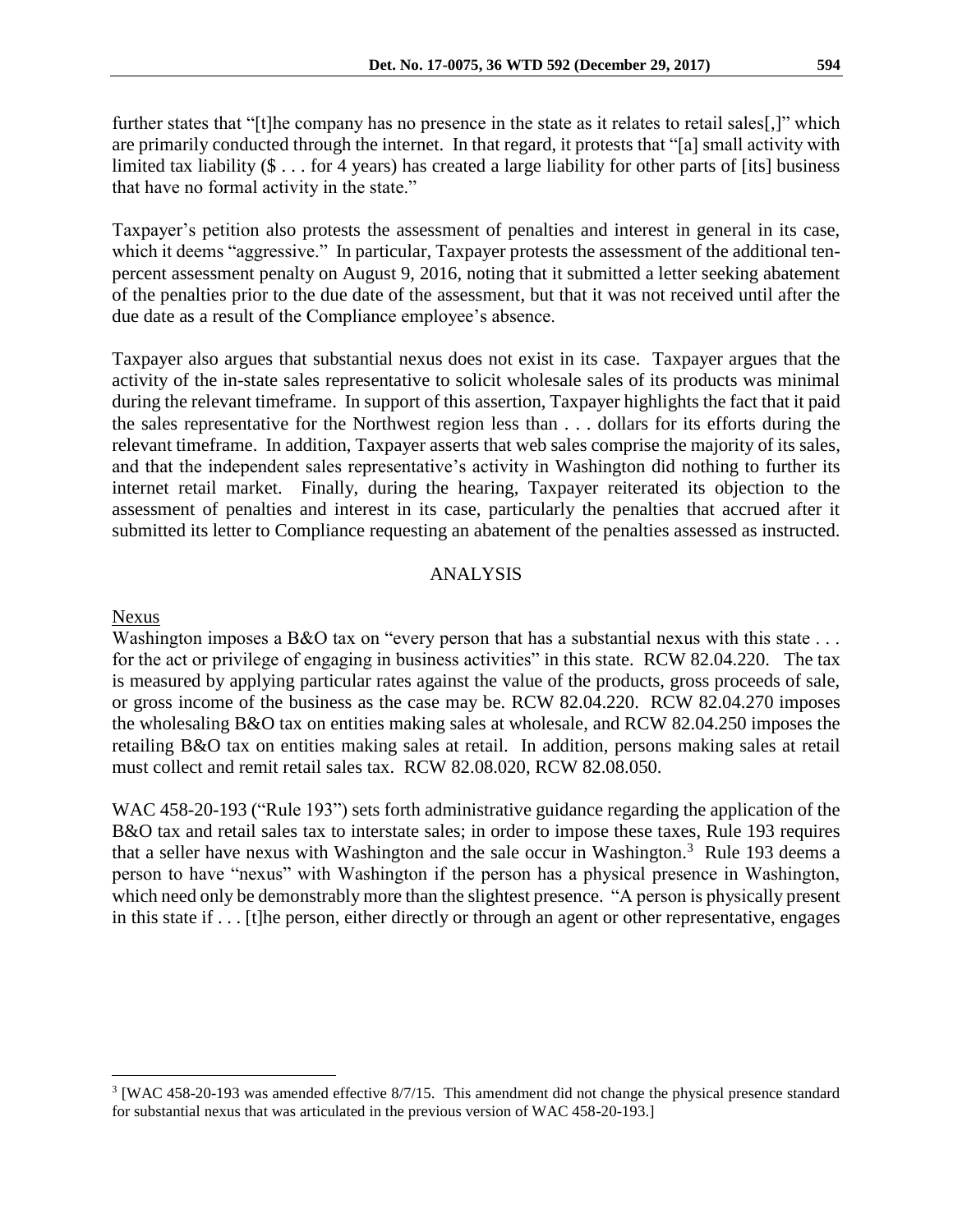in activities in this state that are significantly associated with the person's ability to establish or maintain a market for its products in Washington[.]" Rule 193(102)(a).<sup>45</sup>

Here, Taxpayer does not contest that its customers received its products in Washington. However, Taxpayer asserts that the activity of the independent sales representative it hired to solicit wholesale sales of its products in Washington was insufficient to create substantial nexus during the relevant timeframe. Taxpayer also challenges the imposition of tax in this case based on what it perceives as a lack of a connection between the activities of the independent sales representative and its in-state internet retail sales.

Nexus requirements flow from limits on a state's jurisdiction to tax found in the Due Process and Commerce Clause provisions of the United States Constitution. The limitations imposed by the two clauses are discussed in depth in *Complete Auto Transit, Inc. v. Brady*, 430 U.S. 274, 279 (1977); *Quill Corp. v. North Dakota*, 504 U.S. 298 (1992); and in the Department's determinations. *See*, e.g., Det. No. 01-074, 20 WTD 531 (2001); Det. No. 96-144, 16 WTD 201 (1996). [For Commerce Clause purposes, the] nexus limitation requires the activity taxed have "substantial nexus" with the taxing state.<sup>6</sup> Nexus can be established by a taxpayer maintaining employees, offices, or other property in this state, regardless of whether the in-state activities of the taxpayer directly relate to the taxed activity. *National Geographic Soc. v. Bd. of Equalization*, 430 U.S. 560, 95 S. Ct. 1386 (1977). Nexus may also be established by third parties acting on behalf of the taxpayer where such activities are significantly associated with the seller's ability to establish and maintain a market. *Tyler Pipe Industries, Inc. v. Dep't of Revenue*, 483 U.S. 232, 250 (1987).

The determination of whether in-state activities create nexus looks to the entire collection of a taxpayer's different activities, the totality of which creates substantial nexus. *GMC v. City of Seattle*, 107 Wn. App. 42, 25 P.3d 1022 (2001); *see also General Motors Corp. v Washington*, 377

<sup>4</sup> Rule 193 mirrors the statutory substantial nexus standard pertaining to non-apportionable business activities for purposes of the B&O tax. RCW 82.04.067 as in effect during the audit period stated:

 $(6)$ ... For purposes of the taxes imposed under this chapter on any activity not included in the definition of apportionable activities in RCW 82.04.460, a person is deemed to have a substantial nexus with this state if the person has a physical presence in this state, which need only be demonstrably more than a slightest presence. . . . A person is also physically present in this state if the person, either directly or through an agent or other representative, engages in activities in this state that are significantly associated with the person's ability to establish or maintain a market for its products in this state.

 $5$  Laws 2015,  $3<sup>rd</sup>$  sp.s. ch. 5 § 204 amended RCW 82.04.067, effective September 1, 2015. Pursuant to this amendment, the economic nexus standard in RCW 82.04.067(1) governs the determination of whether substantial nexus exists for taxpayers engaging in wholesale activity. However, pursuant to RCW 82.04.220(2), a "person who has substantial nexus with the state in any tax year under the provisions of RCW 82.04.067 will be deemed to have a substantial nexus with the state for the following year." This provision is referred to as "trailing nexus." As discussed in this determination, Taxpayer established substantial nexus with Washington pursuant to the activity of its independent wholesale sales representative. This nexus trailed to the remainder of 2015 and 2016 despite Washington's adoption of the economic nexus standard.

<sup>&</sup>lt;sup>6</sup> The limitation imposed by the Due Process Clause is satisfied if "a foreign corporation purposefully avails itself of the benefits of an economic market in the forum state." *Quill Corp.*, 504 at 307. In questioning the state's assertion of nexus in this case, Taxpayer does not differentiate between the nexus limitations pertaining to the Due Process Clause as opposed to the Commerce Clause. Taxpayer does not raise any argument or provide any fact that would suggest it quarrels with the conclusion that it "purposefully availed itself of the benefits" of the Washington economic market. Accordingly, we concentrate on the more relevant, stringent limitation imposed by the Commerce Clause.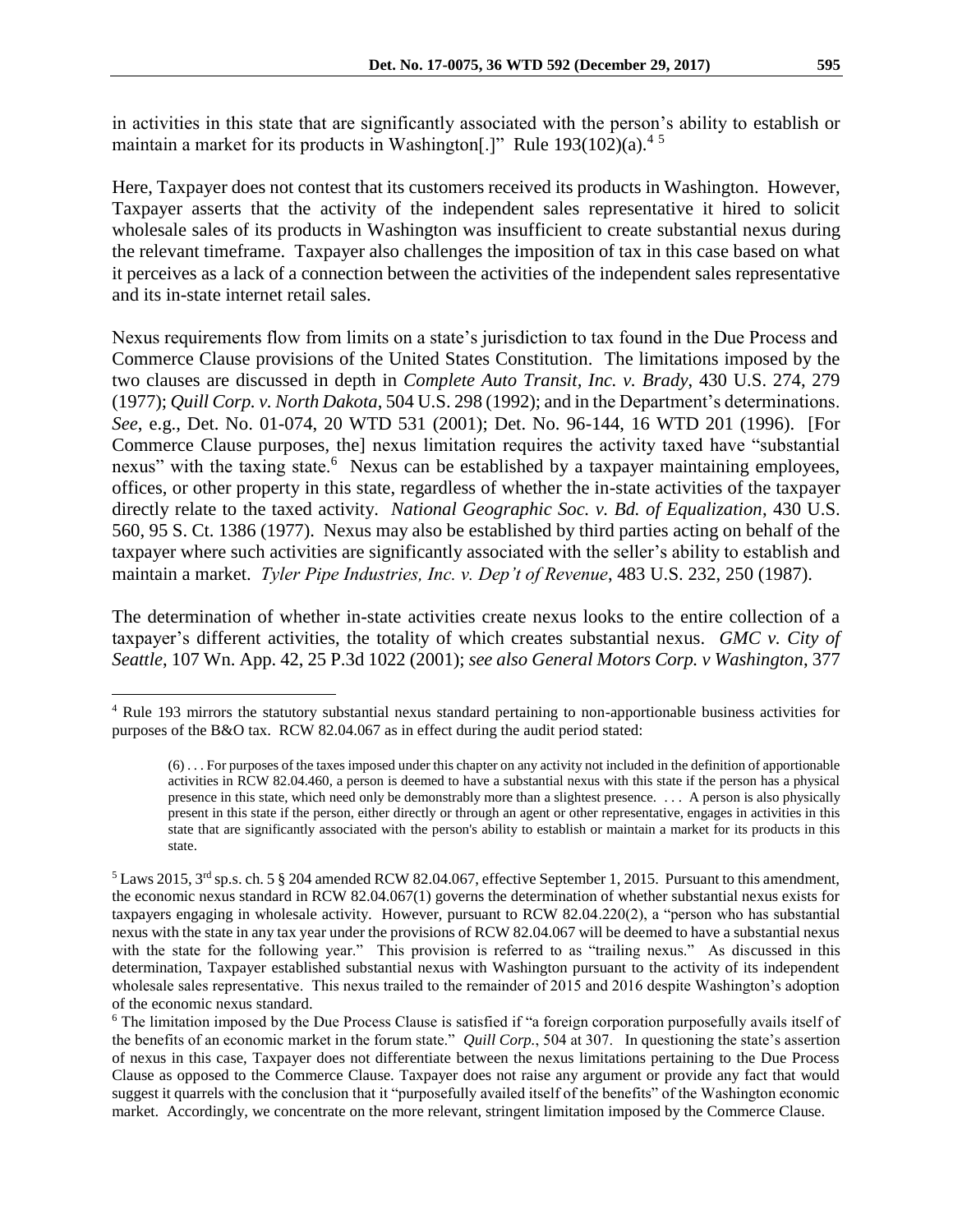U.S. 436 (1964), *overruled on other grounds*, *Tyler Pipe*, 483 U.S. at 250 (1987) (holding that it is the bundle of corporate activity that determines whether a taxpayer has nexus with a state); WAC 458-20-193. Thus, establishing taxing nexus requires consideration of the entire bundle of a taxpayer's in-state activities.

As stated, the standard for determining whether nexus exists is not whether the in-state activity directly solicits a sale, but rather whether this activity is "significantly associated with establishing or maintaining a market within this state." Rule 193(102)(d). *Standard Pressed Steel Co. v. Dep't of Revenue*, 419 U.S. 560 (1975); *National Geographic Soc. v. California Bd. of Equalization*, 430 U.S. 551 (1977); Det. No. 15-0151, 35 WTD 182 (2016). In *Standard Pressed Steel*, taxable nexus was established through the presence of a resident employee engineer who was not involved in sales, but only consulted with the customer regarding the customer's product needs. 419 U.S. at 560. Similarly, the Department has held infrequent visits to Washington customers by nonresident employees constituted sufficient nexus to allow the taxation of sales, even though the employees were not salespersons. Det. No. 88-368, 6 WTD 417 (1988). Where employees provided advice to customers regarding the safe handling of a product, such activity was also found to be important in maintaining sales into the state. Det. No. 91-213*,* 11 WTD 239 (1991).

The Washington Supreme Court recently found that Commerce Clause requirements were satisfied by "the presence of activities within the state." *Lamtec Corp. v. Dep't of Revenue*, 170 Wn.2d 838, 850-51, 246 P.3d 788 (2011).<sup>7</sup> In *Lamtec*, a New Jersey corporation ("Lamtec") that manufactures insulation and vapor barriers challenged Washington's assertion of substantial nexus in its case. Lamtec had no offices or agents permanently in Washington State. Lamtec sold its products to wholesale customers in the state who placed orders over the telephone. About two to three times a year, three Lamtec sale employees visited major customers in Washington. During the visits, the employees did not solicit sales directly, but they answered customer questions and provided information about Lamtec products. The court held that these facts were sufficient to withstand Lamtec's Commerce Clause challenge. In doing so, the court noted that "[t]he contacts by Lamtec's sales representative were designed to maintain its relationship with its customers and to maintain its market within Washington state. Nor were the activities slight or incidental to some other purpose or activity." *Id.* at 851.

The court's holding in *Lamtec* is consistent with the position taken by the Department in published determinations. *See, e.g.,* Det. No. 15-0151, 35 WTD 182 (2016) (out-of-state manufacturer and retailer of party supplies, and fire awareness and education products had substantial nexus with Washington based on regular visits to Washington by independent sales representative to sell products to commercial accounts)' and Det. No. 15-0099, 34 WTD 505 (2015) (out-of-state seller of garden supplies had substantial nexus with Washington based on infrequent visits by nonresident employee to maintain customer goodwill).

In this case, Taxpayer argues that the visits by the independent wholesale sales representative were insufficient to create nexus with the state. Taxpayer bases this argument on the fact that the sales representative's efforts in Washington were minimal as evidenced by the low amount of

<sup>7</sup> *Lamtec* involved a challenge to the imposition of the B&O tax. The retail sales tax was not at issue.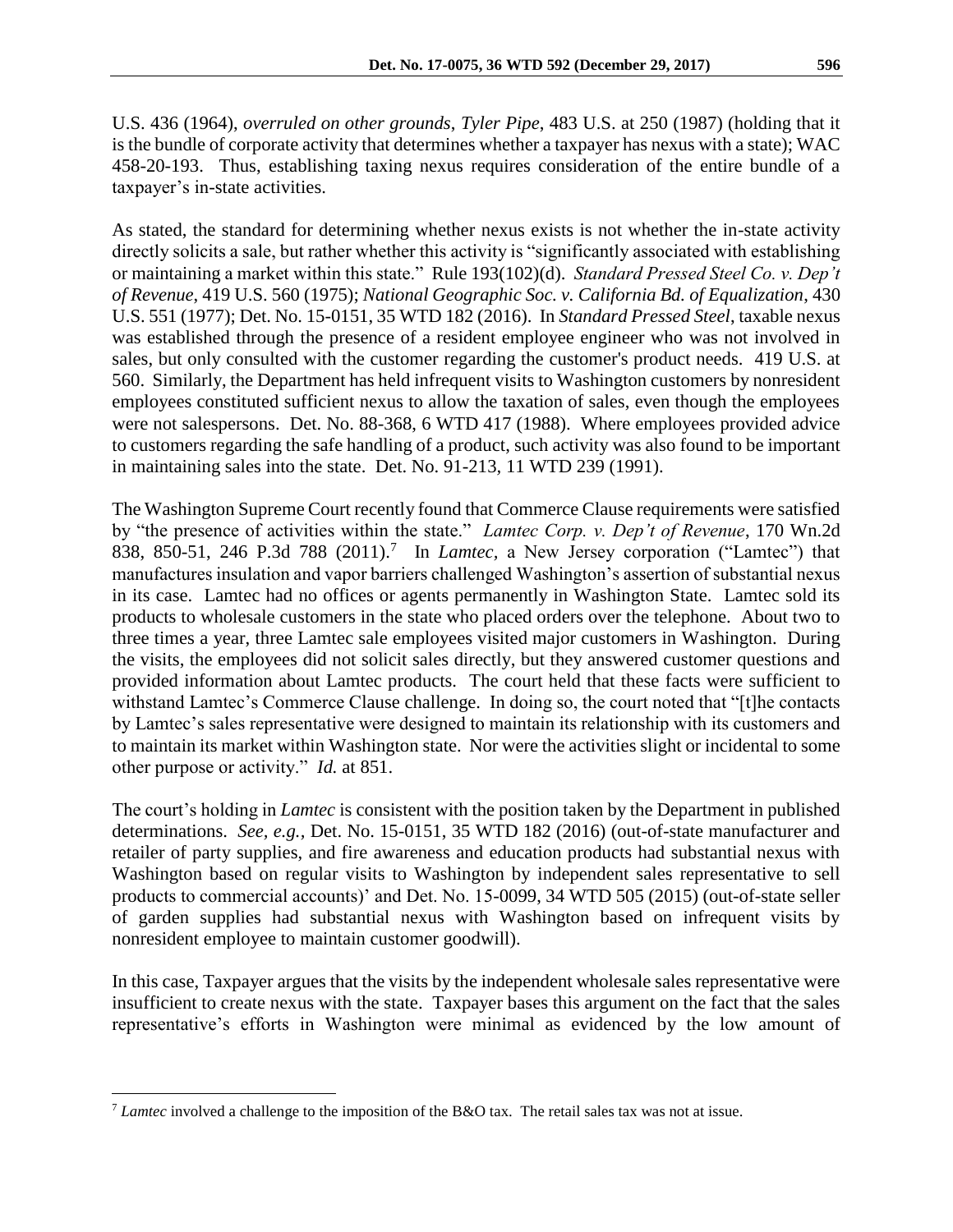compensation paid to the representative. $8$  We reject this argument. The independent sales representative, hired by Taxpayer directly, solicited sales of Taxpayer's products in Washington. This activity contributed to Taxpayer's ability to maintain a market for its unique products in this state. This activity is sufficient to create nexus based on the standard established by *Lamtec* and recognized in applicable Department determinations. Accordingly, we conclude that the activity of the independent sales representative was sufficient to establish taxing nexus in Washington.

Taxpayer also argues that substantial nexus does not exist in its case due to the lack of connection between the in-state activity of its independent wholesales representative and its internet retail sales in the state. Although not articulated as such, Taxpayer essentially asks us to "dissociate" its wholesale sales from its retail sales.

In general, nexus for one sale is nexus for all sales . . . Det. No. 04-0208, 24 WTD 217 (2005), *citing,* Det. No. 94-209, 15 WTD 96 (1996). The Division I Court of Appeals recently addressed the concept of dissociation in *Irwin Naturals v. State of Washington*, 195 Wn. App. 788, 382 P.3d 689 (2016). In *Irwin*, an out-of-state corporation, in the business of developing, marketing, and selling retail and wholesale nutritional products, contended that the Commerce Clause prohibited Washington from imposing retail sales tax and B&O tax on its retail sales because the target of its in-state activities was the wholesale market. The Court rejected the taxpayer's attempt to dissociate its retail sales from its wholesale sales for purposes of a nexus determination. The Court held that "[f]or purposes of a sales tax, a substantial nexus exists if the corporation has a presence in the taxing state" and for purposes "of a B&O tax, a substantial nexus exists if the corporation's in-state activity aids in establishing or maintaining a market within the taxing state." *Id.* at 795. 9 The Court concluded that Irwin's in-state wholesale activity satisfied these requirements for purposes of imposing tax on its retail sales.

We note that the taxpayer bears the burden of showing a lack of connection between its nexus creating activities and the sales it seeks to dissociate. *Avnet, Inc. v. State of Washington, Department of Revenue,* 187 Wash.2d 44, 61, 384 P.3d 571, 580 (2016) (citing *Norton Co. v. Department of Revenue of State of Illinois*, 340 U.S. 534, 537 (1951)). Here, a sales representative, hired by Taxpayer, traveled to Washington to solicit sales of Taxpayer's products. This activity created nexus with the state of Washington. While these visits were to wholesale customers, this fact alone is insufficient to show a lack of connection between the visits and Taxpayer's internet sales in Washington. Accordingly, we are unable to conclude that the activity of Taxpayer's independent wholesale sales representative was not significantly associated with its ability to establish and maintain a market for its products in this state. As such, we decline Taxpayer's petition in respect to the assessment of tax.

<sup>&</sup>lt;sup>8</sup> As stated, Taxpayer notes that the sales representatives it employed in Washington did not communicate whether sales were solicited pursuant to physical visits or electronically. However, Taxpayer does not dispute that at least some of the sales during the examination period were solicited pursuant to physical visits. Under the standards discussed in this determination, even infrequent visits are sufficient to establish nexus with Washington.

<sup>9</sup> In *Irwin*, the Court devoted significant analysis to differentiating between substantial nexus jurisprudence in the area of a sales or use tax as opposed to a B&O tax. In regards to the former, the Court noted the preference established by *Quill* for a bright-line "physical presence" test which has survived despite "the trend of eschewing formalistic, inflexible rules[.]" *Irwin*, 382 P.3d at 795 (citing *Quill*, 504 U.S. at 314). In this case, Taxpayer established a physical presence in the state through its independent wholesales representative.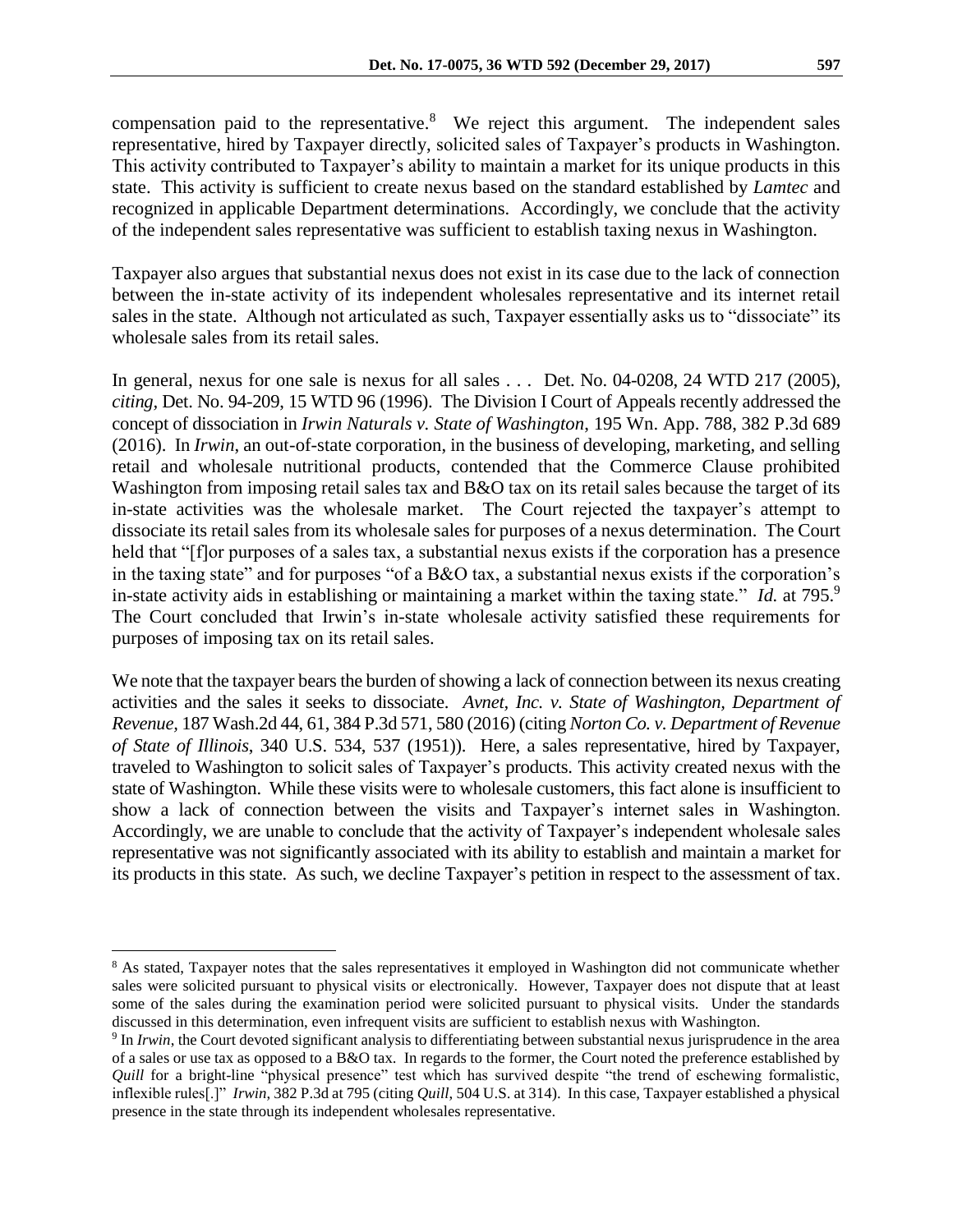### Penalties

 $\overline{a}$ 

The Department operates under a progressive delinquent penalty scheme. Pursuant to RCW 82.32.090(1), if "payment of any tax due on a return to be filed by a taxpayer . . . is not received on or before the last day of the second month following the due date, there *is assessed* a total penalty of twenty-nine percent of the amount of the tax under this subsection." (emphasis added).

RCW 82.32.090(2) states "[i]if the department . . . determines that any tax has been substantially underpaid, there is assessed a penalty of five percent of the amount of the tax determined by the department to be due. If payment of any tax determined by the department to be due is not received by the department by the due date specified in the notice, or any extension thereof, there is assessed a total penalty of fifteen percent of the amount of the tax under this subsection . . . ." A tax is "substantially underpaid" when a taxpayer has paid less than 80% of the tax due and the amount of the underpayment is at least \$1,000. RCW 82.32.090(2).

Under RCW 82.32.090(4), "[i]f the department finds that a person has engaged in any business or performed any act upon which a tax is imposed under this title and that person has not obtained from the department a registration certificate as required by RCW 82.32.080, the department must impose a penalty of five percent of the amount of tax due from that person for the period that the person was not registered as required by RCW 82.32.030."

The department's authority to waive or cancel penalties is restricted to the authority granted by the Legislature. Otherwise, the assessment of penalties is mandatory when the conditions for imposing them are met. RCW 82.32.090; Det. No. 01-193, 21 WTD 264 (2002); Det. No. 99-279, 20 WTD 149 (2001). The Legislature has granted the department limited authority to waive or cancel penalties pursuant to RCW 82.32.105. Pursuant to this statute, the department is required to waive penalties when it finds that the underlying act giving cause to the assessment of the penalty, i.e., delinquent payment, was due to circumstances beyond the control of the taxpayer. RCW  $82.32.105^{10}$ 

WAC 458-20-228(9) ("Rule 228") defines "circumstances beyond the control of the taxpayer." It states:

The circumstances beyond the control of the taxpayer must actually cause the late payment. Circumstances beyond the control of the taxpayer are generally those which are immediate, unexpected, or in the nature of an emergency. Such circumstances result in the taxpayer not having reasonable time or opportunity to obtain an extension of the due date or otherwise timely file and pay.

Rule 228(9) goes on to provide a non-exclusive list of circumstances that generally will and will not be considered circumstances beyond the control of the taxpayer. As relevant here, a misunderstanding or lack of knowledge of a tax liability is generally not considered a circumstance beyond the control of the taxpayer, and will not qualify for a waiver of the penalty. Rule 228(9)(a)(iii)(B). Det. No. 01-096, 22 WTD 126 (2003) ("'Lack of knowledge' is not a

<sup>&</sup>lt;sup>10</sup> In the case of a delinquent penalty, the Department may also waive this penalty if the taxpayer has a good filing and payment history. RCW 82.32.105(2).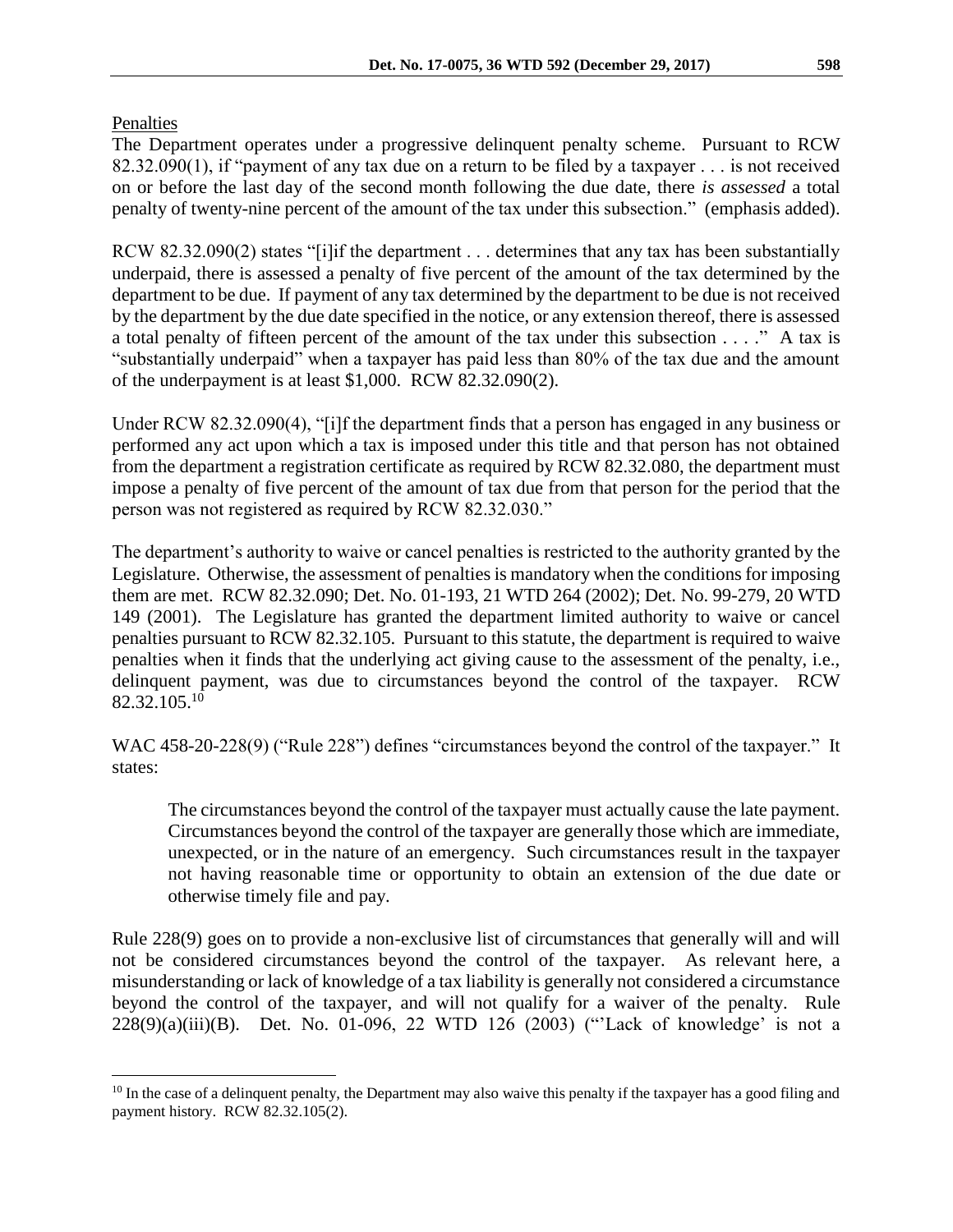'circumstance beyond the control of the taxpayer' because the law, regulations, and Department publications explaining all tax laws are publicly available . . .").

In this case, Taxpayer failed to report and pay tax for the relevant period. Taxpayer also failed to obtain a registration certificate as required by RCW 82.32.030. Taxpayer submits that its failure to do so resulted from a lack of awareness that its instate activities created nexus. As provided by Rule 228(9)(iii)(B), this lack of awareness is not considered a circumstance beyond Taxpayer's control. Accordingly, we deny Taxpayer's petition as it relates to the assessment of the delinquent penalty and the registration penalty.

In regards to the assessment penalty, Taxpayer substantially underpaid the amount of tax determined by the Department to be due. As discussed, Taxpayer's underpayment was not the result of a circumstance beyond its control. Accordingly, the five-percent penalty provided in RCW 82.32.090(2) applied. However, in regards to the additional ten-percent assessment penalty, we conclude that Taxpayer did not fail to pay the amount due "by the due date specified in the notice, or any extension thereof[.]" The assessment in this case included a due date of August 8, 2016. Prior to this due date, Taxpayer protested the assessment of penalties and interest in its case. . . . Taxpayer submitted a letter to the Department prior to this due date requesting a waiver of the assessed penalties.  $\dots$ <sup>11</sup> Taxpayer received a letter denying its request for a waiver of the penalties on August 15, 2016. This letter provided Taxpayer thirty days to request an administrative review of the denial. Taxpayer timely submitted its review petition within the thirty days allotted, thereby further extending the due

date for payment. Therefore, we deny Taxpayer's petition as it pertains to the five-percent penalty included in the original assessment, but grant it as it pertains to the additional ten-percent penalty assessed after Taxpayer timely submitted its request for a waiver.

#### Interest

 $\overline{a}$ 

When the Department determines that a tax or penalty has not been paid in full, it will assess the additional amount found to be due and add interest on the tax. RCW 82.32.050(1). The imposition of interest is not discretionary. The legislature has mandated the imposition of interest where a taxpayer has failed to timely pay the requisite tax. [Det. 99-042, 19 WTD 784 (2000)]. The Department has the authority to waive interest in two limited circumstances: 1) where the failure to timely pay tax was the direct result of written instructions given to the taxpayer by the department; or 2) where the extension of a due date for payment of an assessment of deficiency was not at the request of the taxpayer and was for the sole convenience of the department. RCW 82.32.105(3); WAC 458-20-228(10). These limited circumstances were not present in Taxpayer's case. As such, there is no basis to waive the assessed interest.

 $11$  Pursuant to RCW 82.32.160, "[a]ny person having been issued a notice of additional taxes, delinquent taxes, interest, or penalties assessed by the department, may within thirty days after the issuance of the original notice of the amount thereof or within the period covered by an extension of the due date thereof granted by the department petition the department in writing for a correction of the amount of the assessment[.] . . . If no such petition is filed within the thirty-day period the assessment covered by the notice shall be final." Accordingly, a timely filed petition for correction of an assessment with the Department extends the due date for payment of the assessment. . . .